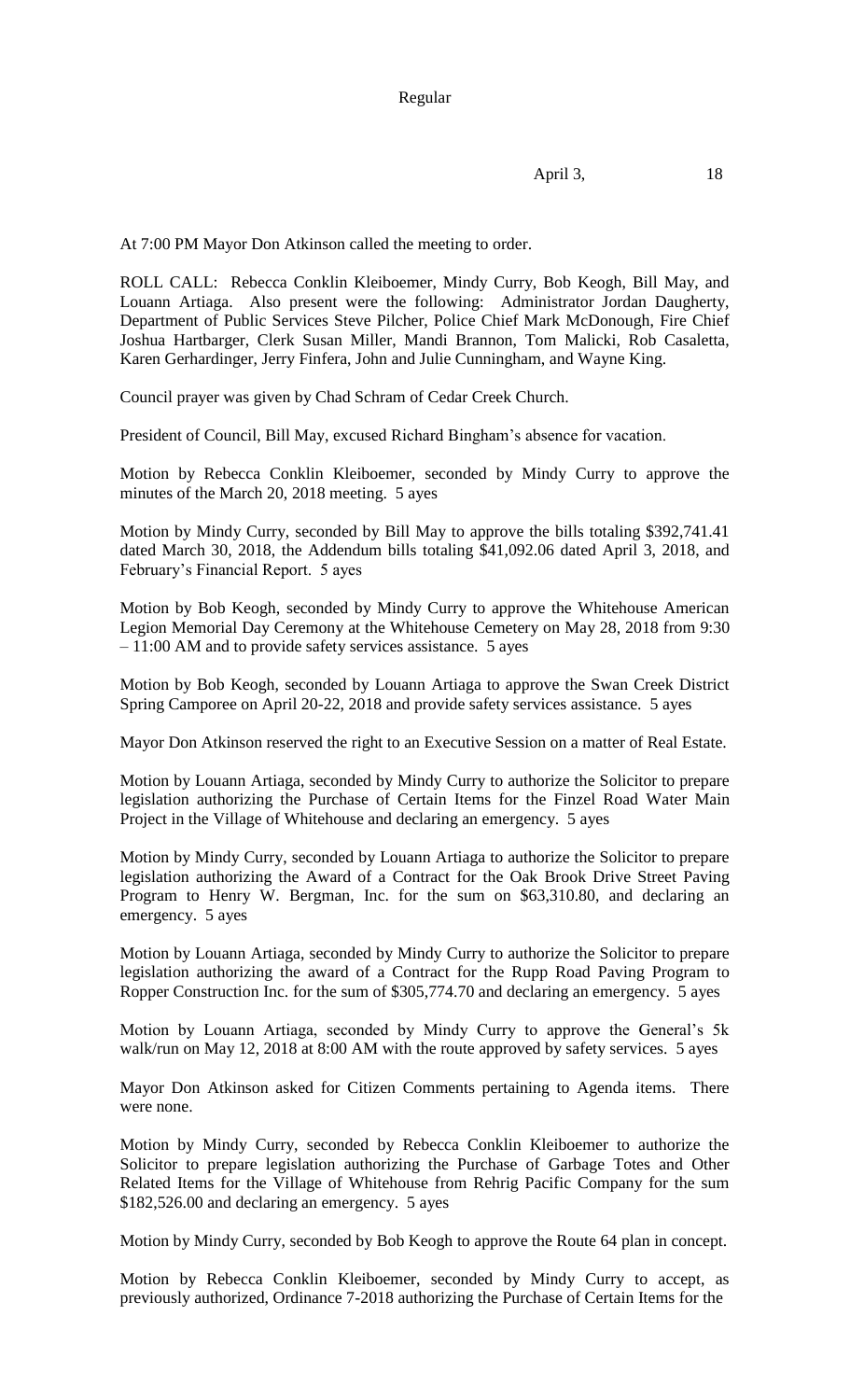## Regular

$$
April 3, \t18
$$

Finzel Road Water Main Project in the Village of Whitehouse at its first reading and declaring an emergency. 5 ayes

Motion by Rebecca Conklin Kleiboemer, seconded by Louann Artiaga to suspend the rules and to have the second and third reading of Ordinance 7-2018 by title only and declaring an emergency. 5 ayes

Motion by Rebecca Conklin Kleiboemer, seconded by Mindy Curry to accept Ordinance 7- 2018 and to pass said Resolution and declaring an emergency. 5 ayes

Upon recommendation of the Committee of the Whole, motion by Rebecca Louann Artiaga, seconded by Bob Keogh to accept, as previously authorized, Ordinance 6-2018 authorizing the Purchase of Garbage Totes and Other Related Items for the Village of Whitehouse from Rehrig Pacific Company for the sum \$182,526.00 at its first reading and declaring an emergency. 5 ayes

Motion by Louann Artiaga, seconded by Rebecca Conklin Kleiboemer to suspend the rules and to have the second and third reading of Ordinance 6-2018 by title only and declaring an emergency. 5 ayes

Motion by Louann Artiaga, seconded by Mindy Curry to accept Ordinance 6-2018 and to pass said Resolution and declaring an emergency. 5 ayes

Motion by Bill May, seconded by Bob Keogh to accept, as previously authorized, Ordinance 8-2018 authorizing the Award of a Contract for the Oak Brook Drive Street Paving Program to Henry W. Bergman, Inc. for the sum on \$63,310.80, at its first reading and declaring an emergency. 5 ayes 5 ayes

Motion by Louann Artiaga, seconded by Bill May to suspend the rules and to have the second and third reading of Ordinance 8-2018 by title only and declaring an emergency. 5 ayes

Motion by Bill May, seconded by Bob Keogh to accept Ordinance 8-2018 and to pass said Resolution and declaring an emergency. 5 ayes

Motion by Bob Keogh, seconded by Rebecca Conklin Kleiboemer to accept, as previously authorized, Ordinance 9-2018 authorizing the award of a Contract for the Rupp Road Paving Program to Ropper Construction Inc. for the sum of \$305,774.70 at its first reading and declaring an emergency. 5 ayes

Motion by Rebecca Conklin Kleiboemer, seconded by Mindy Curry to suspend the rules and to have the second and third reading of Ordinance 9-2018 by title only Mindy Curry and declaring an emergency. 5 ayes

Motion by Rebecca Conklin Kleiboemer, seconded by Mindy Curry to accept Ordinance 9- 2018 and to pass said Resolution and declaring an emergency. 5 ayes

Motion by Bob Keogh, seconded by Louann Artiaga to authorize the Solicitor to prepare legislation authorizing the Village of Whitehouse, Lucas County, Ohio to Enter into a Mutual Aid Agreement, and declaring an emergency. 5 ayes

Motion by Mindy Curry, seconded by Bob Keogh to accept, as previously authorized, Ordinance 5-2018 authorizing the Village of Whitehouse, Lucas County, Ohio to Enter into a Mutual Aid Agreement, at its first reading and declaring an emergency. 5 ayes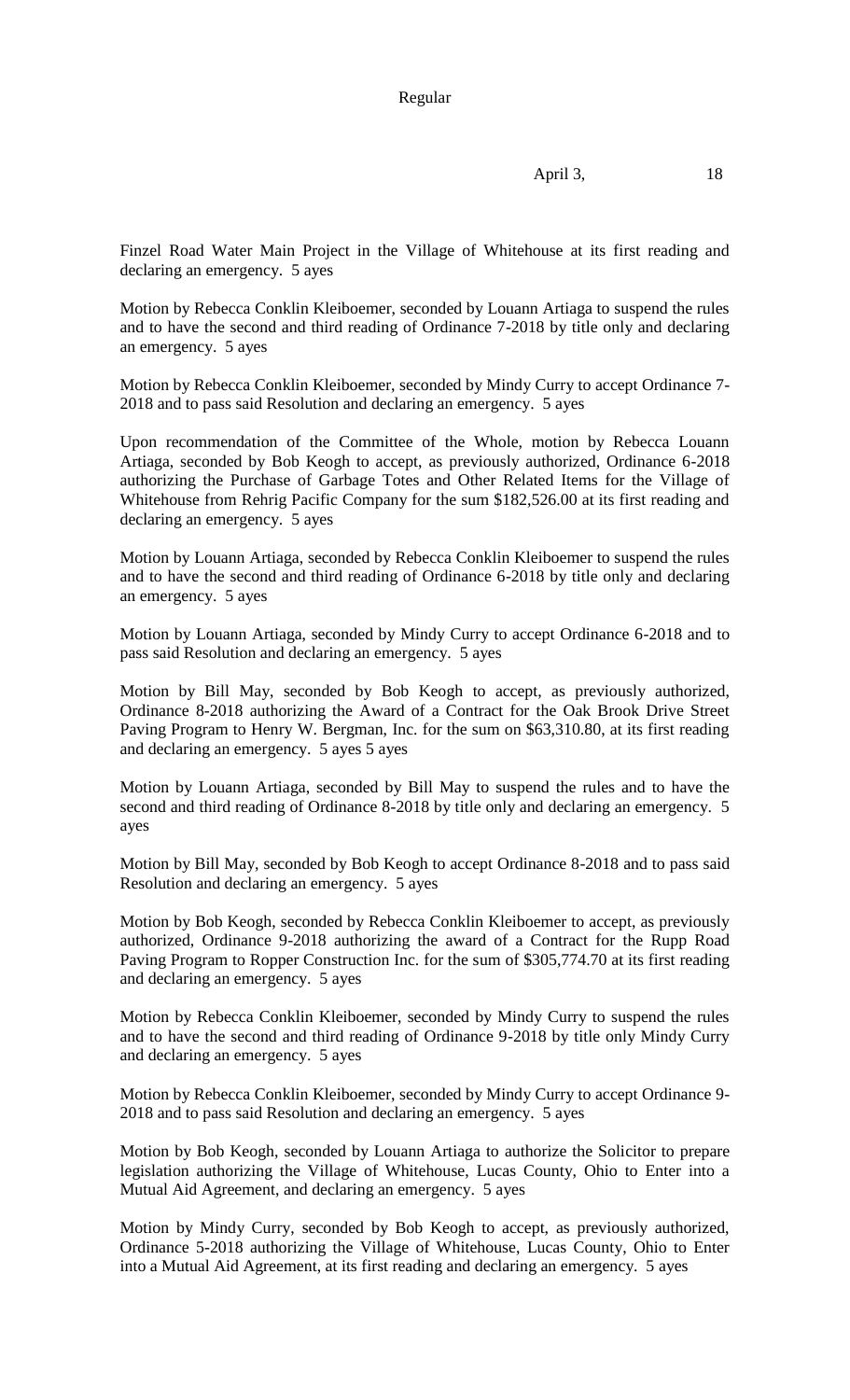## Regular

Motion by Rebecca Conklin Kleiboemer, seconded by Mindy Curry to suspend the rules and to have the second and third reading of Ordinance 5-2018 by title only and declaring an emergency. 5 ayes

Motion by Rebecca Conklin Kleiboemer, seconded by Bob Keogh to accept Ordinance 5- 2018 and to pass said Resolution and declaring an emergency. 5 ayes

Motion by Bob Keogh, seconded by Mindy Curry to adjourn to Executive Session on a matter of Real Estate at 7:59 PM. 5 ayes

Motion by Louann Artiaga, seconded by Rebecca Conklin Kleiboemer to reconvene at 8:31 PM. 5 ayes

Other items discussed:

• Thank you Council for the Vietnam Veteran's Memorial ad in the Mirror

• Approving the State Route 64 Corridor in concept will allow Council to look at the zoning

Coffee with a Cop April 28, 2018 from  $8:00 - 10:00$  AM at the Buzz

The WPD will be hosting Domestic Violence Response Training for First Responders, Whitehouse Primary Powerhouse 5K April 14, 8:00 – 10:00 AM, DEA Drug Take back April 28, 2018 10:00 AM – 2:00 PM at the Whitehouse Fire Department, Officer Ken Scheuerman and former Whitehouse Officer Carmen Kantner will be recognized at the Safety Council of Northwest Ohio 51st Annual Hero Award Banquet (April 19, 2018) and at Owens Community College 2018 Outstanding Service Awards (April 27, 2018)

• Concrete concerns for Oak Brook Drive resurfacing will be addressed in a separate contract

Nexus signs in the right of way are a federal dictation and supersede local regulations, will probably be there for the duration of the year, Nexus will be checking their signs, construction will begin this week, heavy equipment is to stay on designated roads

• Plan to control aesthetic growth of the State Route 64 Corridor, Apex building purchased – Change of use and approval of site plan – will be a microbrewery with future plans for food, game room, rec room approved, Hertzfeld building between Yark and Sunoco – beautiful building plan with landscaping – nearly fully leased – want to get construction going

• Economic Development/Use plan for State Route 64 corridor presented by the Edge Group, Anthony Wayne Chamber quarterly update, Refuse/Recycling program to start May 7, 2018, Competitive bid process waived for purchase of refuse totes, enforcing zoning

• Get zoning in place for State Route 64 for orderly growth that maintains the Village's integrity

• Digital magazine on the Village website

• Garbage fee discussion next Tuesday, Scholarship Committee three members accepted, Prerecorded phone line with events – difficult with current phone line capacity, all extensions are full, looking into a cell phone line, substantial cost to increase capacity, employees answering the phones during business hours, phone system is 5-6 years old

• Waterville Street defective street light

• Crosswalks – Finzel – yield to pedestrians signs in the road at crosswalks after snow plowing season

• Ditch cleaned, Disher ditch to Witte houses near Cemetery Road are flowing

• Pickleball nets to be checked on, windscreen and fence fix for pickleball – will check with the people there, basketball poles to be set tomorrow

• Arts Advisory Board contribution for musical equipment for park to be discussed at the fourth Tuesday meeting